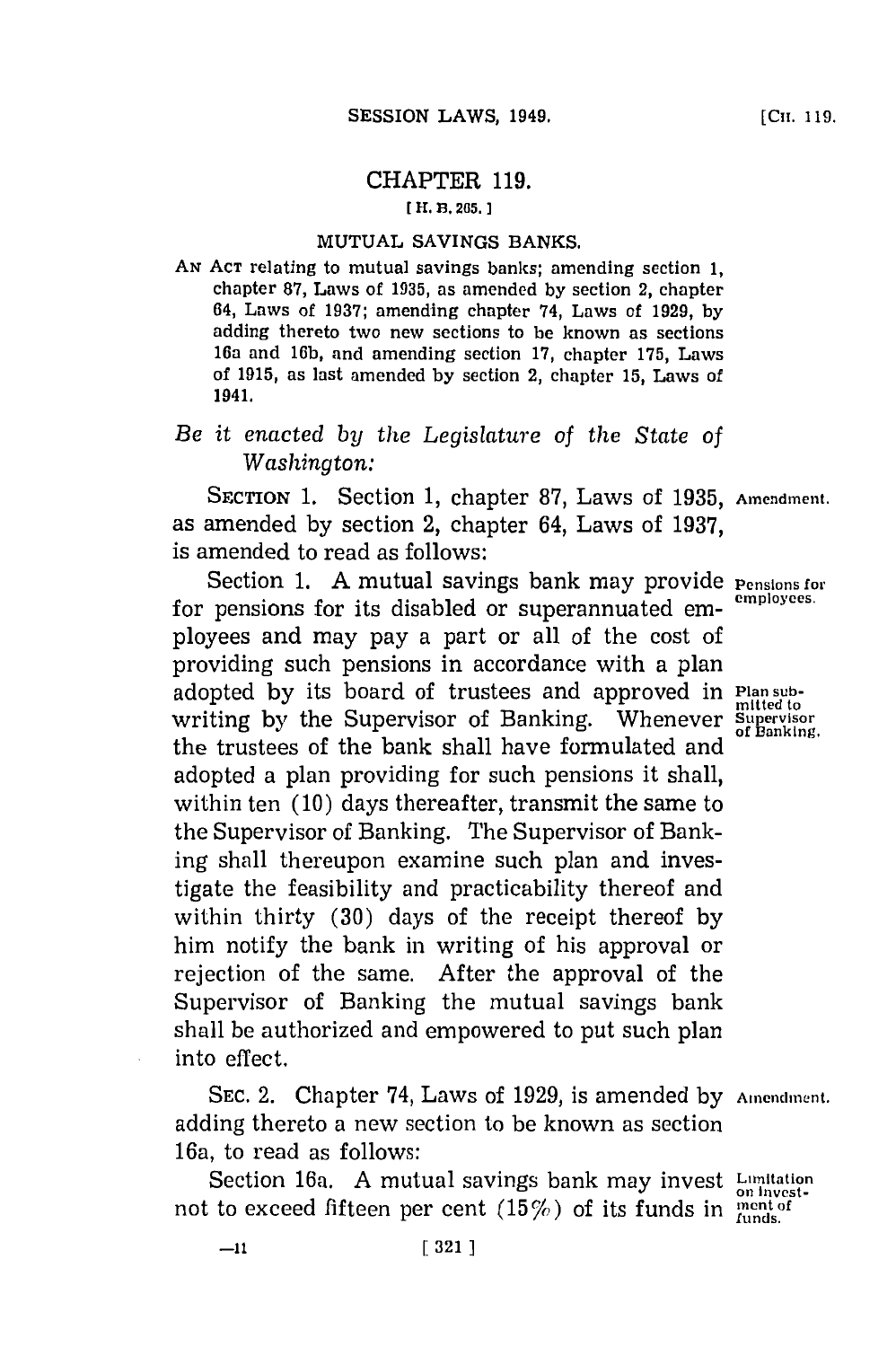# CH. **119.) SESSION** LAWS, 1949.

such interest bearing obligations of industrial corporations incorporated under the laws of the United States, or any state thereof, or the District of Columbia, as are legal for investment by savings banks in the State of New York.

**Bank for Reand Devel-**

**child.**

**accounts order of**

**Amendment. SEC. 3.** Chapter '74, Laws of **1929,** is amended **by** adding thereto a new section to be known as section **16b,** to read as follows:

**International** Section **16b. A** mutual savings bank may invest **construction** not to exceed five per cent *(5%)* of its funds in **opment.** interest bearing obligations of the International Bank for Reconstruction and Development.

**Amendment. SEC.** 4. Section **17,** chapter **175,** Laws of **1915,** as last amended **by** section 2, chapter **15,** Laws of 1941, is amended to read as follows:

Limitation **Section 17. When the aggregate amount of ansulation**<br>of amount *denosits and dividends to the credit of any denositor* deposits and dividends to the credit of any depositor. including in such aggregate all deposits and dividends credited to the depositor as trustee or beneficiary of any voluntary and revocable trust and all deposits and dividends credited to the depositor and another, or others, in either joint or several form, is ten thousand dollars **(\$10,000)** or more, such aggregate shall not be increased **by** the receipt from the Parent may depositor of any further deposit but may be intrse fo~r increased **by** the crediting of dividends or **by** the consolidation of savings banks having common depositors. Additional accounts may, however, be maintained in the name of a parent as trustee for a dependent or minor child, or in the name of a child as trustee for a dependent parent, but not more than one thousand dollars **(\$1,000)** shall be deposited to **Additional** any such additional account during any six months period; and additional accounts may be maintained **Court. by** a person, society, or corporation as administrator, executor, guardian, or trustee under a will, if the